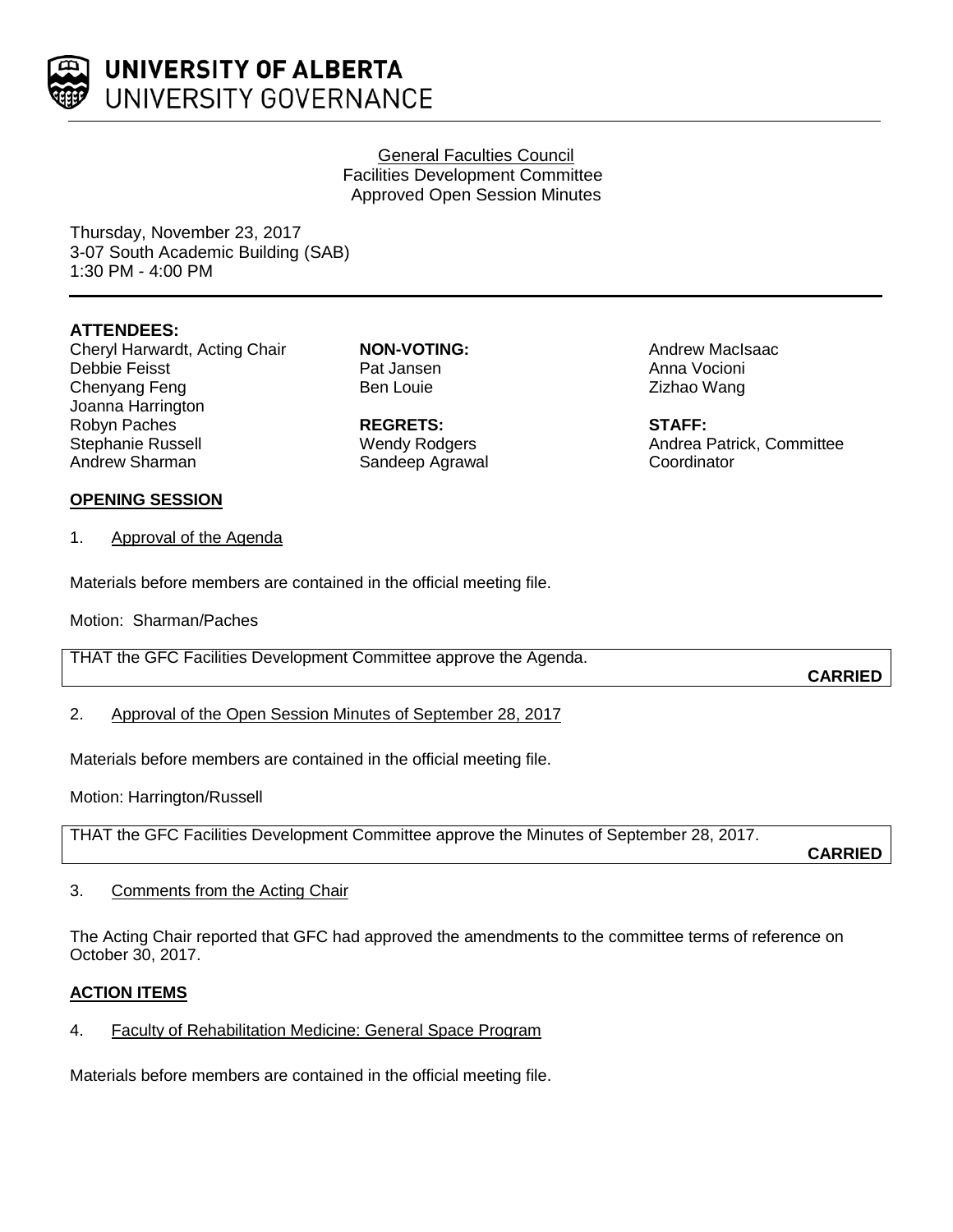*Presenter(s)*: Robert (Bob) Haennel, Interim Dean, Faculty of Rehabilitation Medicine; Janet Koshuta, Principle, HFKS Architects Ltd.; Lorna Baker Perri, Director, Space Management, Facilities and Operations; Kelly Anderson, Planning Officer, Office of the University Architect

*Purpose of the Proposal*: To form the basis for furthering planning for the Faculty of Rehabilitation Medicine.

#### *Discussion*:

Dean Haennel provided an overview of the unique characteristics of the Faculty of Rehabilitation Medicine, including that it is the only free-standing Faculty of Rehabilitation Medicine in North America, and that increases in enrolment, expanding research initiatives and a focus on interdisciplinary collaboration in the classroom all impact space needs. He noted that the last space planning exercise was conducted in 2001.

Ms Koshuta summarized the General Space Program results with the aid of a PowerPoint presentation. She identified the methods used during the planning process and critical planning considerations in relation to the needs of the Faculty.

During the discussion, members sought clarification in regards to the addition of an audiology program to the Faculty; the location of the multidisciplinary clinic; and the provincial quota for the Faculty and its impact on space planning. A member commended the proposers for their student focus.

#### Motion: Sharman/Feisst

THAT the GFC Facilities Development Committee approve, under delegated authority from General Faculties Council and on the recommendation of Planning and Project Delivery, the proposed Faculty of Rehabilitation Medicine: General Space Program (as set forth in Attachment 2) as the basis for further planning.

**CARRIED**

## **DISCUSSION ITEMS**

5. Deferred Maintenance

There were no documents.

*Presenter(s)*: Andrew Sharman, Vice-President (Facilities and Operations); James Allen, Associate Vice-President (Operations and Maintenance)

*Purpose of the Proposal*: To discuss deferred maintenance at the University of Alberta.

#### *Discussion*:

Vice-President (Facilities and Operations) Sharman informed the committee that the university receives targeted money for deferred maintenance from the Government of Alberta. He noted that the government definition of deferred maintenance is maintenance that was not performed when it should have been or was scheduled but did not occur; therefore, it is delayed or deferred to a future period.

Mr Allen provided a presentation to members highlighting institutional priorities including life, health and safety, and alignment with institutional plans. He reported on challenges faced by the institution including significant repairs to the buildings completed between 1951-1975 and the costs associated with maintaining newer, more complex buildings. He noted that buildings on campus, such as ancillary services, have a similar process of tracking deferred maintenance.

Mr Allen reviewed the impact of deferred maintenance on research equipment noting that, although user fees may cover core facility maintenance, most Principal Investigators (PIs) are responsible for the maintenance of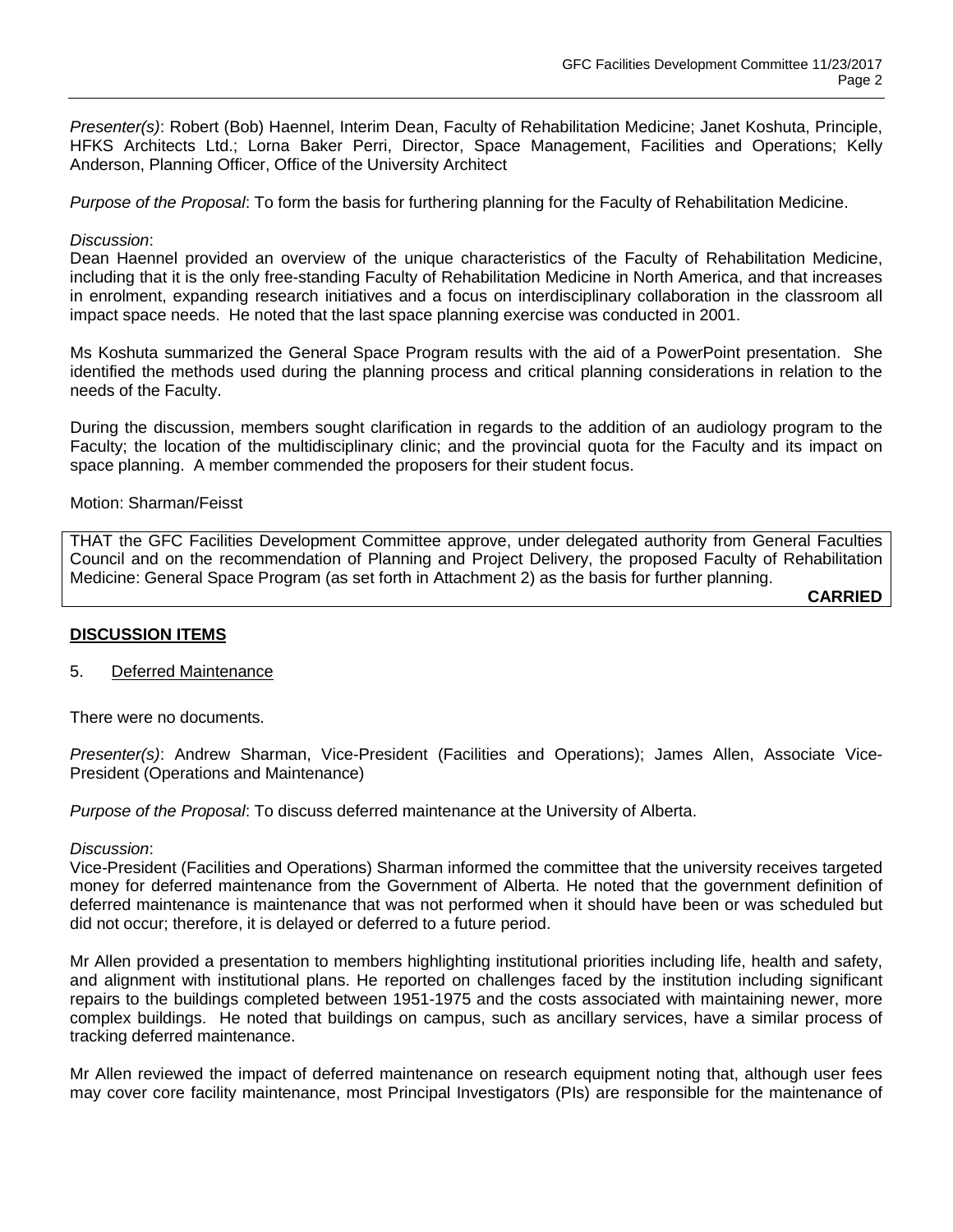research equipment through research grants. He reported that the risks associated with this include loss of research data and harm to institutional reputation.

During the discussion, members enquired about the cost of replacing buildings, as well as reducing inventory. A member sought clarification in regards to the cost of maintaining buildings that are sustainable.

A member suggested providing a deferred maintenance orientation to researchers at the institution.

A member noted that a student-focused annual report on deferred maintenance is being prepared.

#### 6. Augustana Campus Long Range Development Plan Amendment: November 29, 2017 Community Open House #2

Materials before members are contained in the official meeting file.

*Presenter(s)*: Phil Rinn, Manager, Campus Planning and Development, Office of the University Architect, Facilities and Operations; Emily Ball, Community Relations Officer, Government and Community Relations, University Relations; Tom Young, Stantec

*Purpose of the Proposal*: To provide the GFC Facilities Development Committee with a summary of community feedback per the September 28th Community Open House #1 and proposed response to the comments to be presented at Community Open House #2 on November 29, 2017 per the community consultation protocol prescribed in Appendix 18 of the LRDP.

#### *Discussion*:

Ms Ball reported that, although the university is legislatively obligated to hold one community open house for every LRDP amendment, it is standard practice at the institution to have two in order to provide a strong link to members in surrounding communities. She noted that the first open house was held in September and the second planned for November 29, 2017. Over 70 individuals attended the first open house and numerous comments were provided.

Mr Rinn provided members with the key themes provided in the comments: connectivity between campus and city amenities, parking, joint and mixed use buildings, residence locations, and campus open space and development areas.

Members discussed the strategy towards connecting the campus and city amenities as well as campus use.

Ms Ball reported that the next steps will include increased student engagement.

## 7. Projects Update from Facilities and Operations

There were no documents.

*Presenter(s)*: Pat Jansen, Associate Vice-President (Projects and Project Delivery); Robyn Paches, Vice-President (Operations and Finance)

#### *Discussion*:

Mr Paches provided an update in regards to the Myer Horowitz renovation. His team is in the process of consulting with the community towards the creation of the Design Development. He expects that the Design Development will be presented at GFC FDC in March of 2018.

Mr Jansen then provided an update in regards to ongoing projects at the University of Alberta.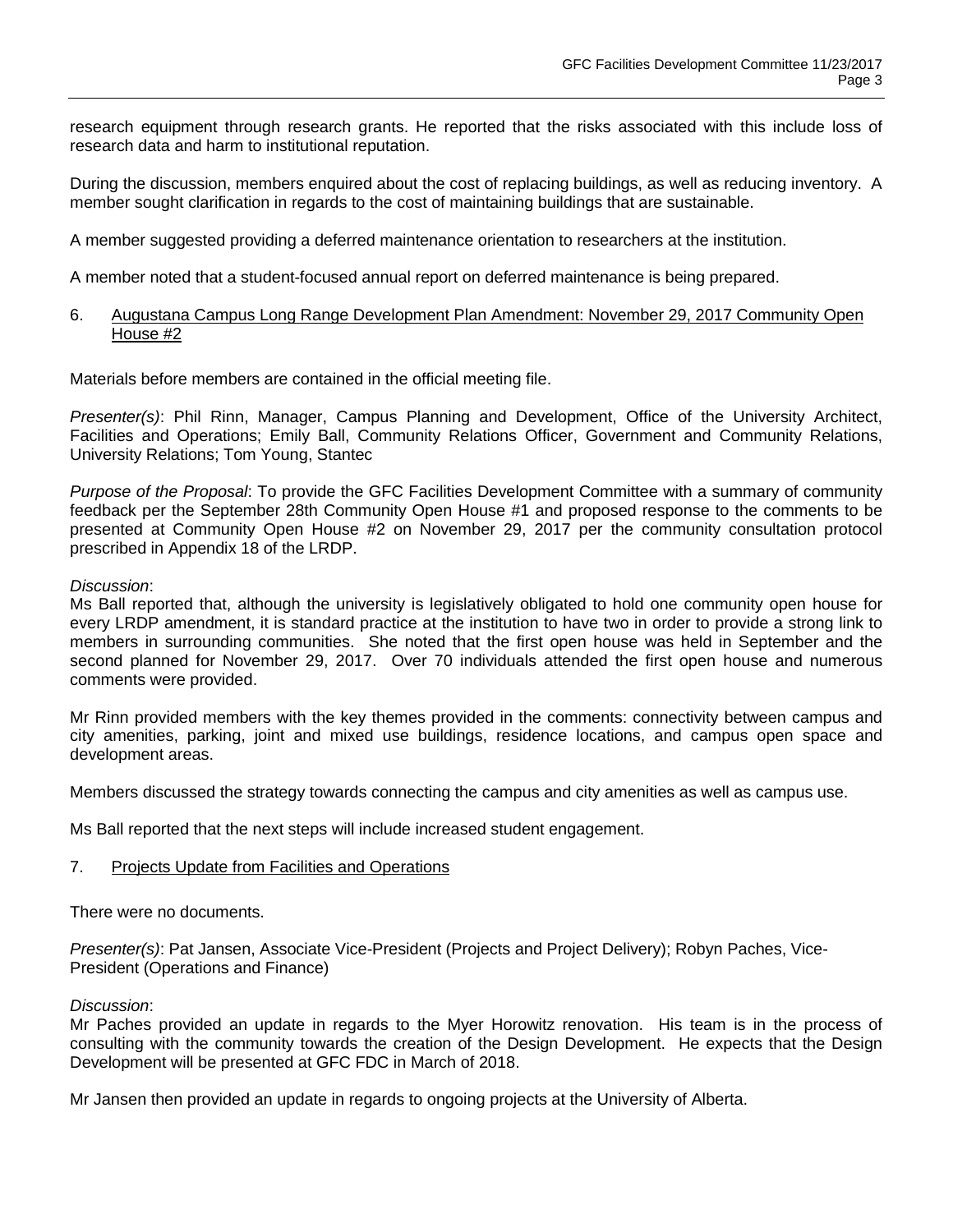#### Past Projects presented to FDC – Construction Phase:

Research and Collections Resource Facility (RCRF): Building has been turned over and is operational, inventory move plan is commencing and expected to be ongoing for several months, and this will be the last update.

East Campus Village Residence Building: Per last month no change; building interior fit-outs are now progressing with building envelope enclosure targeted to be completed prior to winter conditions. Will plan for a spring walk through. Planned occupancy July/August 2018.

Lister 5 Residence Building: Ongoing per planned schedule, connecting link interior tower work has been completed with modifications in the existing tower now underway. Occupancy will be achieved in 2018. Ongoing monitoring of site and traffic noise.

SIF: (no change from last month - ongoing progress for each site per planned schedule - interior renovations labs, classroom, etc. - and system renewals) CMEB, ECREF, ETLC, Bio Sci, Chem West, Chem East, Augustana Lab Renewals, CSB, MSB, CSJ lab renewals; all implementing fast tracked construction sequencing to achieve a April 2018 completion. Several projects are nearing completion. Ongoing reporting to federal and provincial representatives per grant agreements, initial process audit has reported no issues.

UA Botanical Garden (UABG) - Islamic Garden: Great progress continues to be made through the fall season, looking to advance the project scope to 90% completion prior to year-end. Spring work will include final clean-up and plantings. We would consider that a spring FDC meeting be held at the UABG.

#### In Planning and/or Design Phase:

Twin Arena: RFP has been issued, selection of Prime Consultant has been made – GEC Architectural, will be coming forward to FDC with designs for review/approval in late 2017, early 2018. Schematic and design development Phase. Construction delivery will be stipulated price format.

Maskwa House: no change, project has reached design development phase - awaiting financial support. Looking to accommodate specific program growth projections in the Education Tower as interim measure.

UA Pavilion (Garden): Pavilion prime consultant has been selected to advance to design development phase will be focus of future presentations. At this point capital funding has yet to be fully secured.

Sector and LRDP Augustana: Continues to advance based on last month's presentation and inputs.

Dentistry Pharmacy: Continuing with ongoing demolition and planning activities. RFP for prime consultants will be issued in late 2017 with programmatic, schematic and design development phases being brought forward to the committee in 2018. Project will be phased over several years with FDC governance being concluded throughout 2018.

Mr Louie announced that Peter Lougheed Hall was awarded a City of Edmonton Urban Design Award of Merit.

#### 8. Question Period

There were no questions.

## **INFORMATION REPORTS**